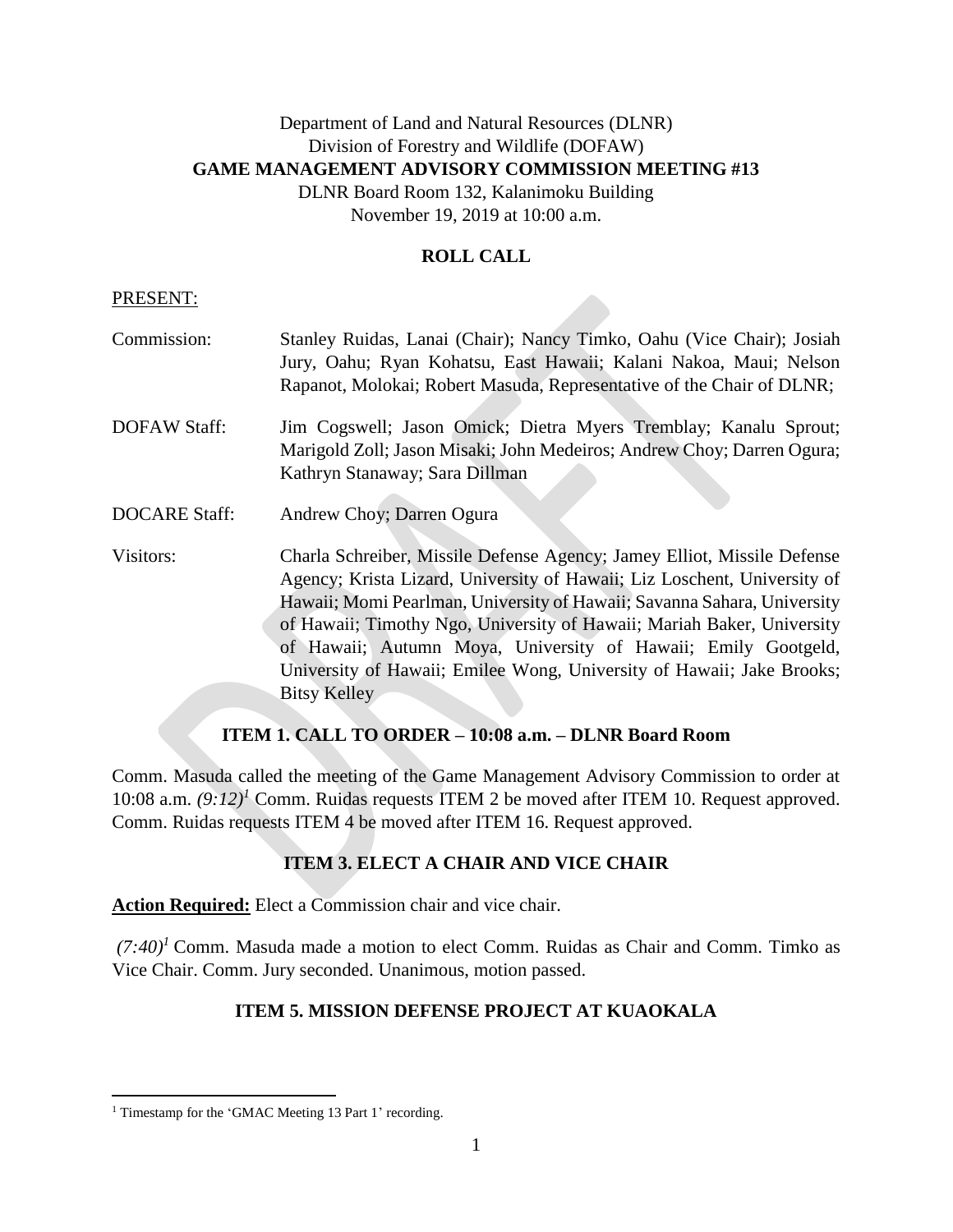$(12.06)^{1}$  $(12.06)^{1}$  $(12.06)^{1}$  Comm. Jury requested this item after meeting the Missile Defense Agency (MDA) staff at a neighborhood board meeting. This item was brought up due to transparency issues. The community was wondering why DLNR hadn't reached out about the land being utilized on the Game Management Area (GMA). The neighborhood board discussed why they weren't notified or informed by DLNR.

Charla Schreiber provided a quick overview on the project. The Missile Defense Agency is a research development and acquisition organization that is part of the Department of Defense. They develop systems that are used for the war fighters to defend the nation from ballistic missile attack. In 2018, they were given the direction by Congress, under the National Defense Authorization Act, to procure a radar for the defense of Hawaii. The proposed radar in Hawaii would be able to determine where a nuclear warhead is amongst debris and other clutter. Hawaii is in a unique position, sensors need to be here to defend Hawaii. Three sites were narrowed down on Oahu after cultural and environmental assessments. The radar needs the appropriate security and infrastructure. A majority of the compound would sit on State of Hawaii land. The compound needs an area for construction as well. The construction property would go back to the State after the project is complete. There are significant cultural sites on the property. Those sites were identified and are still under discussion. On Thursday, they're going to be back in the Waianae area for further discussion with the hunting community.

Comm. Jury asked about communication and potential mitigation efforts from the MDA. Comm. Masuda replied stating it would be beneficial to have the site next to an existing science facility. The MDA folks engaged local cultural council and their own local staff. The Waianae Neighborhood Board meeting was a public information meeting. The local consultants help MDA decide what groups to meet with. Comm. Masuda emphasized that they have engaged with the community and have addressed the cultural importance. This is still the beginning of the project and DLNR is still waiting for more information in order to properly inform the public. MDA is inquiring with the community about the project and the land. Comm. Masuda encourages the Commissioners to call and ask if there are any questions about the project.

Comm. Masuda asked Comm. Ruidas what information should have been shared about the project. Comm Ruidas stated that a Commissioner should have been informed about the site and there should have been more communication efforts to inform the public. Comm. Masuda emphasized that DLNR is trying to prevent misinformation. The Department has a responsibility to initiate engagement on possible projects; however, this is not considered a possible project until all assessments have been completed.

Comm. Nakoa stated that in the past, the community has been left out. There needs to be transparency and increased efforts in communication. Comm. Timko stated that she has attended previous meetings and understands that assessments are ongoing; however, the issue is that the announcements have been minimal. The community requires more modes of communication for upcoming announcements and public outreach events.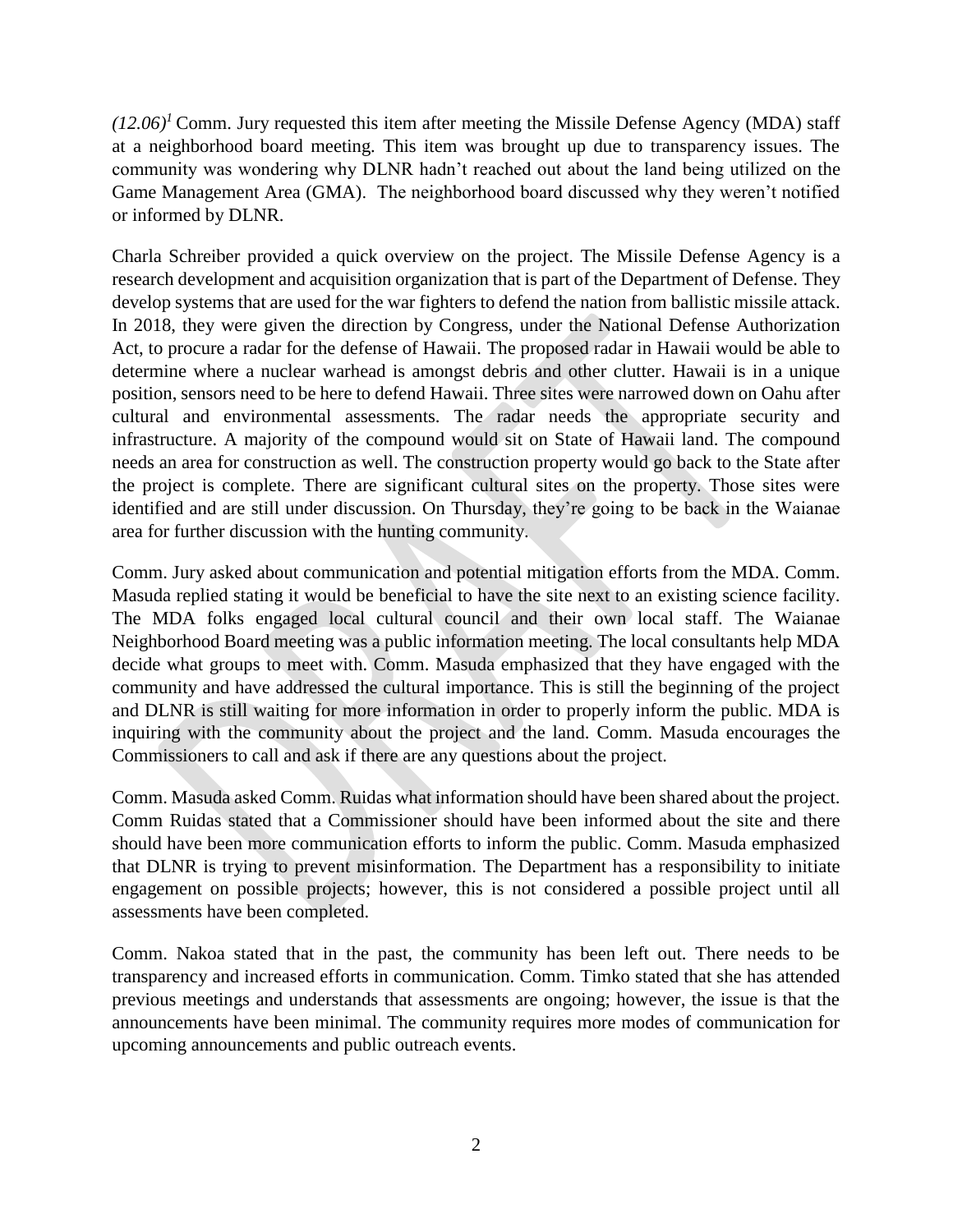Comm. Jury inquired about the buffer of the project acres taken. Comm. Masuda stated that Comm. Jury represents Oahu and should be meeting with our DOFAW staff and should be involved in the discussions regarding this project.

*Action Item 1: Include Comm. Jury on future discussions regarding the missile defense project on Kuaokala.* 

### **ITEM 6. WILDLIFE MANAGEMENT PLAN FOR LANAI GMA**

 $(48:44)^{1}$  $(48:44)^{1}$  $(48:44)^{1}$  Comm. Kohatsu arrived for the meeting at 10:58 a.m. Jason Omick stated that H.T. Harvey and Associates have been hired to write a steering document for the Lanai GMA. DOFAW is in the beginning stages of gathering pre-existing data. There will be a draft in September and there will be a finalized product before the lease is over on Lanai. Comm. Kohatsu inquired about the proposed timeline of completion. Jason Omick stated that the draft steering document will be received in January 31, 2020. There will be thirty (30) days for comment. The second draft is due by June 30, 2020. There will be a two (2) week review. The entire project will be completed by September 30, 2020. The grant end date is December 30, 2020. Once the management plan is completed, there will need to be a board approved Environmental Assessment (EA). The consultant will be engaging with the Lanai Commissioner and all parties representing Lanai as the project continues.

# **ITEM 7. ISLAND OF HAWAII GAME MANGEMENT PLAN**

 $(59:04)^1$  $(59:04)^1$  Kanalu Sprout is working with the Island of Hawaii's county GMAC on the game management plan for their island. There was a game management plan for Hawaii Island in 2010. The original game management coordinator for the State, Shaya Honarvar, updated the draft. The county GMAC did not like the document, but they are going to keep the old plan as an appendix. They are going to start with the laws and then draft something smaller that is in accordance with those laws. Comm. Kohatsu emphasized the significance of not having a guiding document for game management since it affects every public hunting resource.

# **ITEM 8. HUNTING GUIDE UPDATES**

 $(1:04:21)^{1}$  $(1:04:21)^{1}$  $(1:04:21)^{1}$  Hunting guide contact information is listed on the DOFAW website. A new reporting form has been developed and is also located on the website. All commissioners have been provided with a handout comparing other state fees and requirements. This information can be used to update the State's hunting guide fees and requirements. There are possible changes for permits that include commercial activity. There needs to be a fee that is decided on and included in the Administrative Rules. There are no professional guide standards for the State and those standards needs to be developed as well.

Comm. Masuda suggested including a Commissioner, who is interested, in the discussion. Comm. Rapanot stated that the fees should be substantially higher and the requirements should be much more strict. Jason Omick stated that DOCARE needs to be brought into the conversation. Comm. Masuda stated that the fines are also minimal.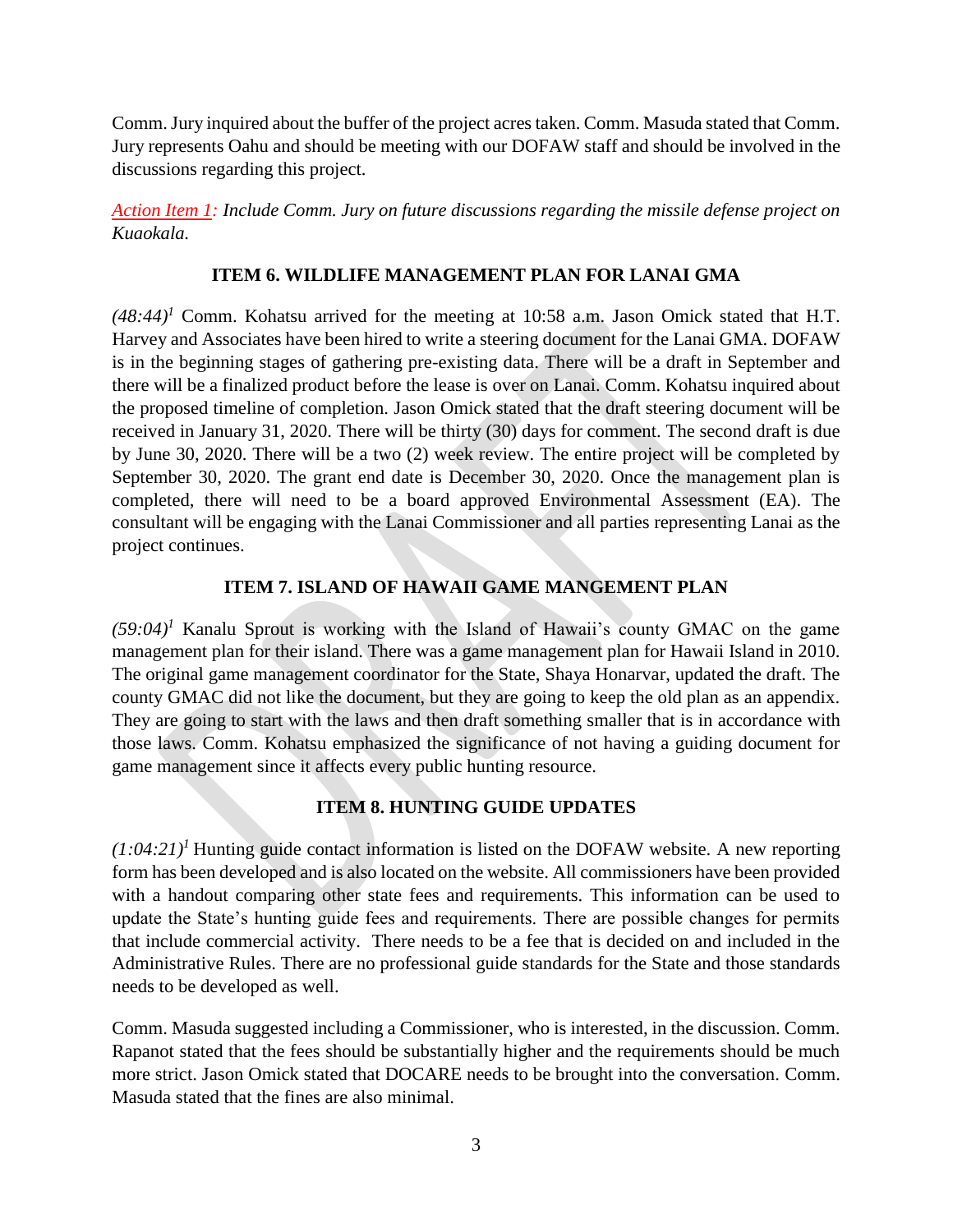*Action Item 2: A working group, including Comm. Rapanot and DOCARE staff, needs to come up with recommended changes in rules or law.* 

### **ITEM 9. PUBLIC SHOOTING RANGE, KAUAI**

 $(1:14:30)^1$  $(1:14:30)^1$  $(1:14:30)^1$  Andrew Choy from the Hunter Education Program provided on update on the public shooting range. In 2018, PBR Hawaii was contracted to do a blind GIS study to layer in features on GIS that would constrain sites. There were eight (8) initial locations for site selections and about six (6) or seven (7) of them were on private lands. Another site selection occurred with a broader criterion; however, eight (8) sites were yielded with most on private land. Lastly, a third round of site selections occurred with most sites on private lands. Out of all of that, 2 sites came up that were preferred, and both are Agribusiness Development Corporation (ADC) lands. They performed an aerial survey with the range architect and determined that sites H and eight (8) of ADC lands are still the preferred sites.

One thing to note – data published by US Fish and Wildlife Service (USFWS) and Shooting Sports Foundation shows the number of youth participants, which historically gets the most resources from agencies, is declining. All demographics are declining except for the women demographic.

# **ITEM 10. CIVIL RESOURCE VIOLATION SYSTEM (CRVS)**

<span id="page-3-0"></span>*(1:29*) <sup>2</sup> Kathryn Stanaway is the law fellow for DOFAW and has been working on the CRVS schedule. CRVW is a department-wide administrative penalty. The process is similar to a traffic ticket. Each division has to have a sanction schedule that is board approved and has to go through a public hearing process. That sanction schedule lists out the maximum fine amounts. Those fines can be lowered but they can't be raised, depending on the circumstances of the case. The benefit of the program is that it doesn't go through the court system so it's not a criminal violation, its administrative. A DOCARE officer would issue a notice of violation to a suspected violator and they would either have to pay a fine or go in front of an administrative hearing officer and have their case heard. If they don't agree with what the administrative hearing officer decides, they can appeal to the board. Then they can appeal to the court system. So, the benefit is that it doesn't go on their record. If people pay the fines, they go into DLNR instead of going into the general funds. DLNR's sanction schedule is in tables but it is currently still being worked on. The timeline for completion is set for next year.

# **ITEM 2. APPROVAL OF MINUTES**

**Action Required:** Consider minutes of the Game Management Advisory Commission Meeting of June 25, 2019.

 $(12:40)^2$  $(12:40)^2$  $(12:40)^2$  Comm. Timko made a motion to approve the minutes from the GMAC meeting of June 25, 2019. Comm. Jury seconded. Unanimous, motion passed. The Commissioners made a motion for the approval of summary minutes instead of verbatim minutes. Comm. Masuda made a motion

 $\overline{\phantom{a}}$ 

<sup>2</sup> Timestamp for the 'GMAC Meeting 13 Part 2' recording.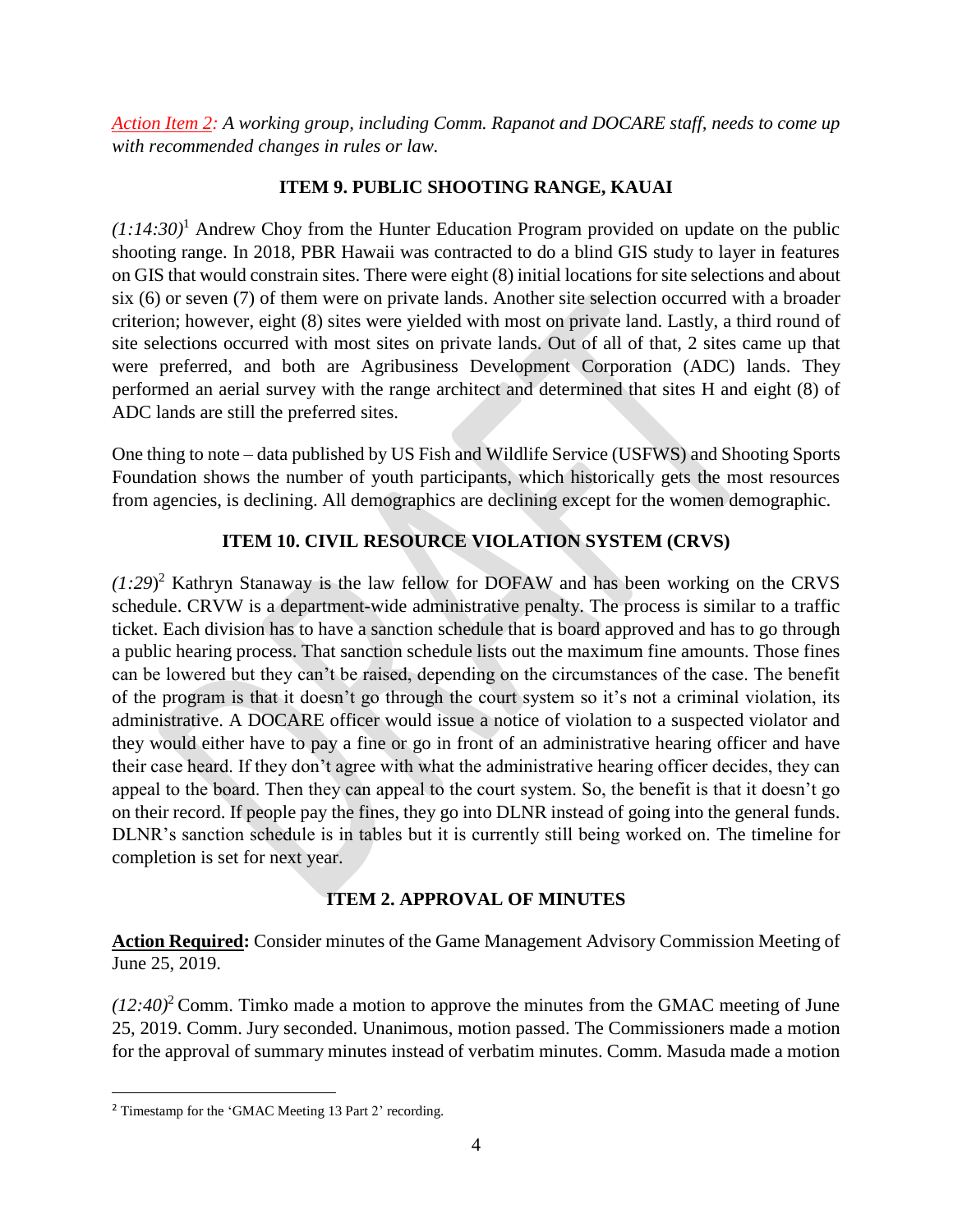to have summary minutes instead of verbatim minutes. Comm. Timko seconded. Unanimous, motion passed.

*Action Item 3: Include "Action Required: Decide between having summary minutes and verbatim minutes" on the agenda for the next meeting (meeting 14).* 

### **ITEM 11. FEEDBACK NEEDED FOR UPCOMING HUNTING SURVEY**

*(23:46)*[2](#page-3-0)Commissioners have been provided with a copy of the survey results that were categorized by island residents. Feedback is required from the Commissioners to address the language and content of the previous hunting surveys. The last question of the survey will allow the Commissioners to add additional topics/discussions/or questions to consider for the upcoming survey in 2020. The survey data is used continuously to help guide management. Comm. Kohatsu pointed out that it might be beneficial to tailor the survey questions to island specific issues since the previous surveys have been so broad. For example, access and acquisition may be a priority for some islands but it is not a top priority for the Big Island.

*Action Item 5: Jason Omick shall send the link to the feedback survey.* 

*Action Item 6: Commissioners shall provide feedback before the next GMAC meeting in January.* 

*Action Item 7: Distribute the hunting survey questions for review to the Commission and the appropriate staff prior to the release date.* 

*Action Item 8: Consider "Do you want to eradicate your hunting areas?" or similar question on the upcoming survey and tailor the questions to represent the appropriate demographics.* 

# **ITEM 12. HUNTING LICENSE RENEWAL EXTENSION**

*(18:58)* [2](#page-3-0) Jason Omick addressed extending the hunting license renewal process for experienced hunters so they can have a license for five (5) years. There has not been a chance for public opinion, so he suggested adding this topic in the next hunting survey. This change would require a rule change so it may take some time. A year-round hunting license has also been proposed. All licenses are reported to the USFWS so that process must be stable. Incentives will need to be considered for this as well. Comm. Masuda stated that Commissioners should receive copies of draft documents with corresponding dates for future revisions or updates.

Licenses are free for senior residents; however, they must purchase the stamps. Seniors are considered sixty-five (65) years and older. Comm. Kohatsu provided input saying that as an experienced hunter, he would not buy a five (5) year license because he's not sure if the areas he hunts in would continue to have viable game species.

*Action Item 9: Include the license renewal extension topic as a question in the upcoming hunting survey.*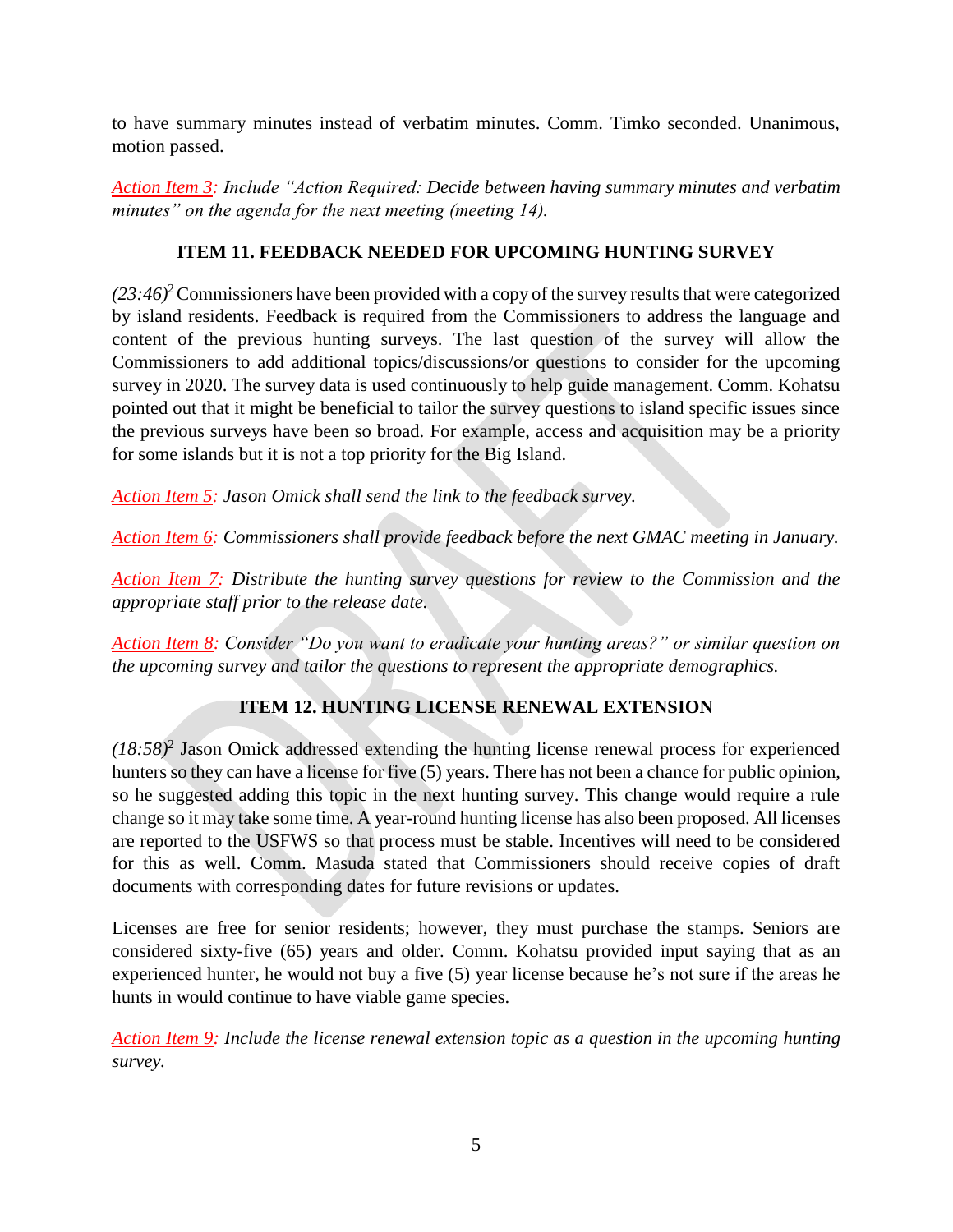*Action Item 10: Include the Commissioners in all draft documents (with the dates) related to the hunting license renewal extension.* 

# **ITEM 13. LEGISLATIVE REPORTS**

 $(38.10)^2$  $(38.10)^2$  Jason Omick asked who would be submitting the legislative report and wanted to ensure reports are submitted on time. Jim Cogswell mentioned that September is the internal deadline for legislative reports. If DOFAW is submitting the report on behalf of the Commission, the report must be written and have feedback before the internal deadline. Comm. Masuda suggested promoting a partnership between the designated GMAC commissioner(s) and the staff members. Comm. Masuda also recommends switching the reporting year from the calendar year to the fiscal year. Legislative reports need to be submitted to the Hawaii Legislature twenty (20) days before session. The final version of the legislative report needs to be approved by the Commission. There should be a meeting with the Chair prior to submission as well.

*Action Item 11: Include "Action Required: Decide who is going to be submitting the legislative report" on the agenda for the next meeting (meeting 14).* 

*Action Item 12: Propose a bill that would change the statutes to have the Commission report by fiscal year rather than calendar year (bill intro cutoff is January 23, 2020).*

*Action Item 13: Ensure the Commission has ten (10) days to comment on the report and have a face-to-face meeting or phone call prior to final submission.* 

# **ITEM 14. PUUWAAWAA/NAPUU HCP UPDATE**

(*56:58*) [2](#page-3-0) Comm. Masuda reported that staff members looked at the Puuwaawaa/Napuu issues and the project is a work in progress. The project is tedious, and the goal is to have something completed in the next year or two. They are working on a concept to have an integrated natural resources program. Instead of addressing singular items, they look at the program with program parts. Ungulates, fire control, grazing, non-grazing, fencing all make sense when you look at the whole project.

Comm. Kohatsu shared his concern that what is happening with this plan is what might ultimately happen with Lanai's plan. Create an EA, figure out the hunting, the priority is endangered species, but it evolved into having the stakeholders consistently unhappy. Creating a plan is great but the reality is that people with bigger political sales get what they want.

Comm. Masuda asked Kanalu Sprout to provide a progress report by the end of the first quarter of next year to identify the problems and address ongoing issues. Comm. Masuda asked Comm. Kohatsu to provide guidance on this project if there are any future concerns. Comm. Kohatsu expressed further concerns regarding non-listed species and the overall progression of the project. He would like leadership to come up with some sort of official communication to have to project move forward. The leadership could set the tone of progress. Comm. Kohatsu stated that he may write a letter explaining his concerns regarding progress.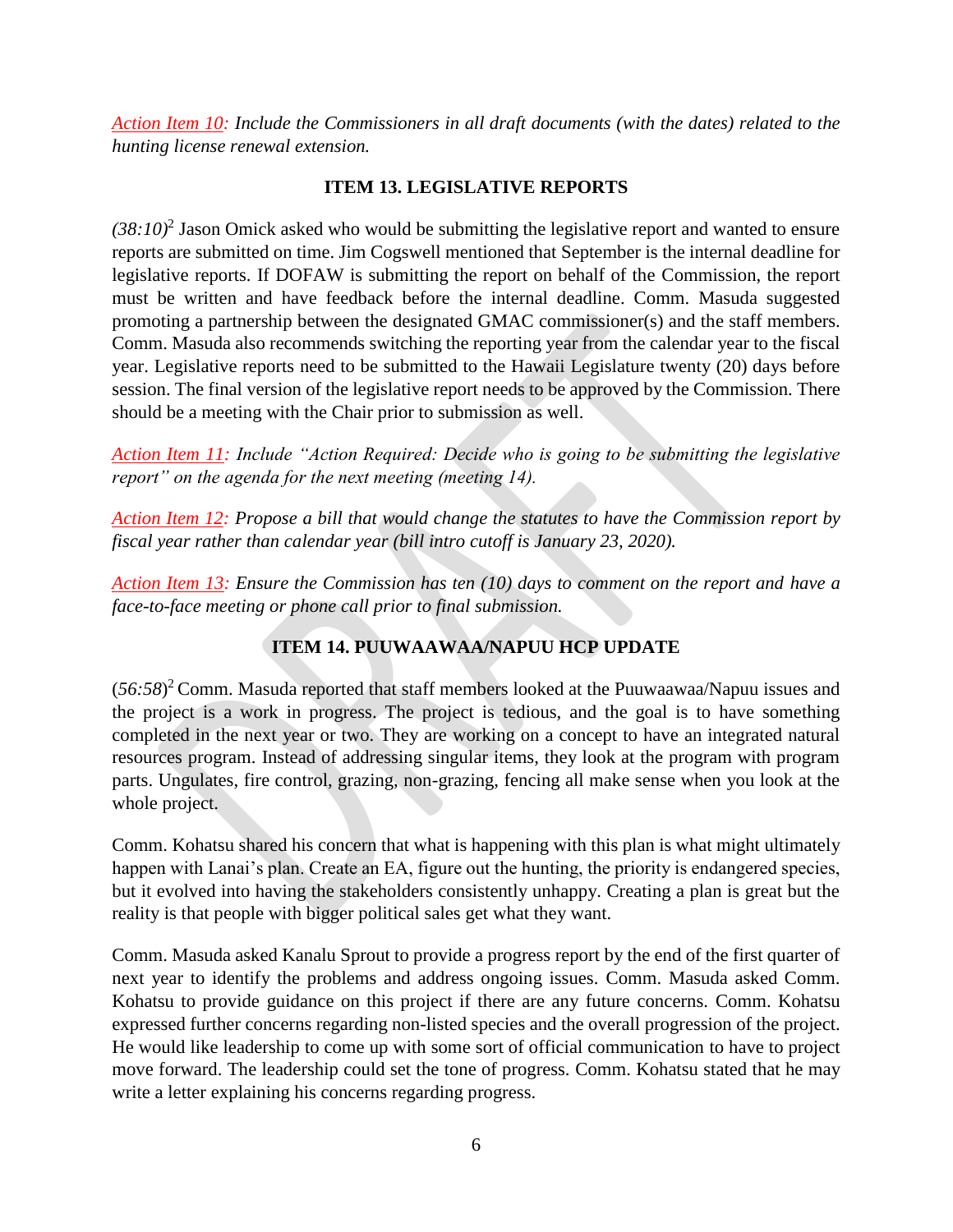*Action Item 14: Kanalu Sprout will provide a progress report for the Puuwaawaa/Napuu HCP by the end of the first quarter of 2020.* 

### **ITEM 15. 3C GOAT GRAZING PILOT PROJECT**

 $(1.23.59)^2$  $(1.23.59)^2$  $(1.23.59)^2$  Jason Omick stated that an individual from the Big Island asked about this agenda item and that individual is not present. Comm. Masuda asked to put this item on the next agenda.

*Action Item 15: Include '3C Goat Grazing Pilot Project' in the next GMAC meeting (14) agenda.*

### **ITEM 16. COMMISSIONER ISLAND REPORT**

16-I **MOLOKAI**. *(1:24:55[\)](#page-3-0)*<sup>2</sup> Comm. Rapanot stated that he has not met with DOFAW and a hunting group was made on Molokai. There has been one meeting so far, with nothing to report on that. Comm. Masuda requests that DOFAW staff meet with Comm. Rapanot. Jason Omick stated that they work with Maui Nui so Shane or John from Maui will work with him. Comm. Masuda stated that Commissioners should have access to DOFAW staff at least once a month. Comm. Ruidas stated that he usually corresponds with Shane.

*Action Item 16: Contact the appropriate DOFAW representatives to coordinate a monthly meeting with Comm. Rapanot.* 

- 16-II **LANAI.** *(1:27:22)*[2](#page-3-0) Comm. Ruidas stated that Lanai has had more deer applications that ever before. They used to have only does but they have introduced bucks for next season. Housing will be tight. Construction has slowed down but it will still be tight. The report about the wildlife management plan being awarded to HT Harvey, as stated by Jason Omick, is similar to Comm. Ruidas' report. The expected timeline is hopefully sooner than expected and the update will help. In March, a biologist from the mainland will come over and work on DNA research on axis deer. There will be a community meeting so he can present what he knows. He has knowledge to determine what age the axis deer are. He will be collecting DNA samples and the staff will have access to the information. Melanie from Lanai is spearheading the coordination of this project. Bird season started, there were a few hunters. Unit three (3) is where most of the birds are coming from. That should be turned into a better food plot for the next season. They have the materials but not the man-power. They have Erckel's Francolins, Gray Francolins, Chukar, a few dove species, Wild Turkeys, and Pheasants.
- 16-III **MAUI.**  $(1:31:24)^2$  $(1:31:24)^2$  $(1:31:24)^2$  Comm. Nakoa attended the last DOFAW meeting on Maui and they discussed the possible hunting areas and guidelines involved with hunting deer, pigs, and goats. They also discussed the numbers regarding population control and the overall timeline. Some community members came and for the most part, the meeting was pretty positive. Comm. Nakoa stated that he does not want DOFAW to go an eradicate all of the goats on the hunting lands discussed. He would prefer to have sustainable hunting. They came up with a five (5) year plan and that plan will open-up to the public soon. He hopes that this plan will set an example for other islands. Maui's logistics are different since a lot of the animals are on private land, compared to the animals on public lands on Big Island.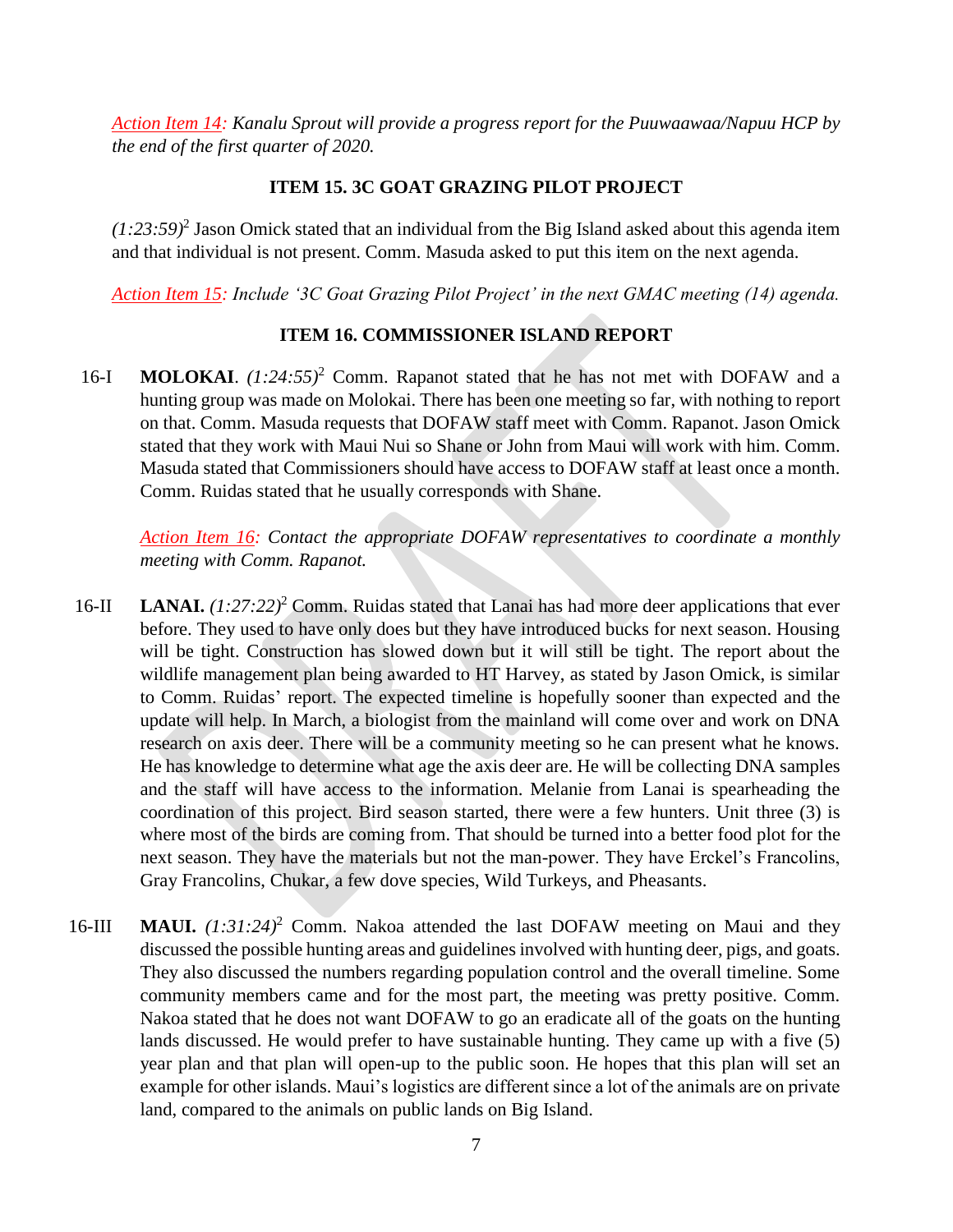### 16-IV **OAHU.**

*(1:35:39)*[2](#page-3-0) Comm. Timko met with Jason Misaki and received Nick Vargas's report regarding the bird release program in Kailua. The birds were released in Kuaokala. So far, the hunters have had positive experiences hunting.

 $(1:36:53)^2$  $(1:36:53)^2$  Comm. Jury stated that he received his report until the night prior at 5 p.m. and had not had the chance to review the document. He said it can feel like a "one-man band" and doesn't know what questions to ask because he does not know what exists out there. He said that is the biggest frustration because since he has a conservation background, he knows where to look. Comm. Masuda stated that reports should be given two (2) weeks prior to the meetings. Comm. Timko asked Jason Misaki for an update and received the report at 5:00 p.m. the night prior and didn't see the email until 8:00 p.m. Jason Omick and Comm. Masuda agreed that the reports and updates need to be delivered in advance with enough time for review.

*Action Item 17: Ensure reports, updates, and important information is sent out to Commissioners with enough time for review. Have the Oahu Branch provide reports with enough time to review.*

16-V **EAST HAWAII.** *(1:36:26)*[2](#page-3-0) Comm. Kohatsu stated that his report items were discussed during previous agenda items from this meeting.

Comm. Ruidas asked Comm. Masuda about the current Commission vacancies. Comm. Masuda stated that they are still looking for people who are passionate about the subject to apply. The vacancies include Kauai and West Hawaii. Applications must be submitted online through the DOFAW website. Comm. Masuda asked Commissioners to encourage others to apply for the positions. Comm. Ruidas asked to investigate Comm. Jury's official term.

*Action Item 18: Look into Comm. Jury's official term on the Commission and the corresponding dates.* 

# **ITEM 4. DECIDE ON A FIXED DATE FOR GMAC MEETINGS**

**Action Required:** Decide on a fixed date for the future GMAC meetings to avoid scheduling conflicts.

 $(1:45:15)^2$  $(1:45:15)^2$  Comm. Ruidas stated that meeting should be every other month and that some meetings have been on other islands in the past. He stated that GMAC there should be a meeting on Maui and that meetings in the afternoon would encourage more of the public to attend. Comm. Masuda suggested having meeting start at 5:00 p.m. The Commissioners discussed the best days for them to meet. Comm. Jury preferred Fridays and Mondays as the alternative. Comm. Kohatsu stated that any day would work for him. Comm. Masuda preferred Wednesdays or Thursdays. Comm. Timko stated that she was available except for the third Wednesday of every month due to a fixed meeting with a client. Comm. Nakoa preferred Fridays. Comm. Rapanot preferred Wednesdays and Thursdays. After discussion, Thursday afternoons (usually during the third week of the month,